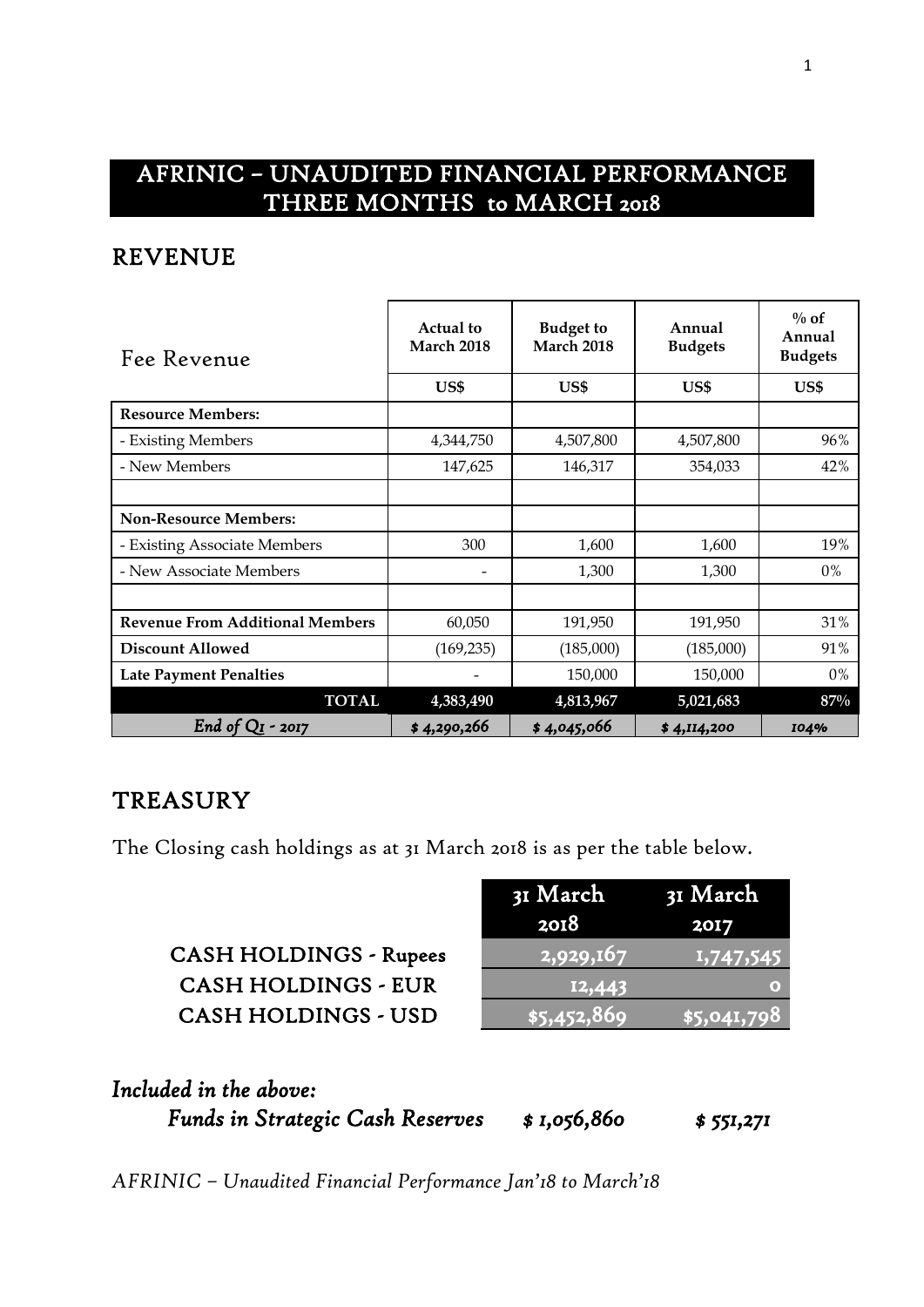|                                    | <b>Actual</b> to<br>March'18 | <b>Balance</b><br>Remaining<br>in Budget | Annual<br>budget | <b>Actual vs</b><br>budget % |
|------------------------------------|------------------------------|------------------------------------------|------------------|------------------------------|
| Administrative expenses            |                              |                                          |                  |                              |
| <b>HR</b>                          | 558,317                      | 2,117,783                                | 2,676,100        | 21%                          |
| Telephone & Comm.                  | 9,533                        | 54,367                                   | 63,900           | 15%                          |
| Computer expenses                  | 16,938                       | 92,062                                   | 109,000          | 16%                          |
| Office expenses                    | 59,957                       | 196,143                                  | 256,100          | 23%                          |
| Motor vehicle expenses             |                              | 4,500                                    | 4,500            | $0\%$                        |
| Insurance                          | 2,249                        | 27,851                                   | 30,100           | $7\%$                        |
| Printing, postage & stat           | 2,851                        | 22,149                                   | 25,000           | $11\%$                       |
| <b>Bank</b> charges                | 18,270                       | 41,730                                   | 60,000           | 30%                          |
| Professional fees                  | 382                          | 12,718                                   | 13,100           | $3\%$                        |
| Depreciation                       | 27,025                       | 81,075                                   | 108,100          | 25%                          |
| Legal & Consulting fees            | 10,558                       | 79,842                                   | 90,400           | $12\%$                       |
| <b>Total Admin. expenses</b>       | 706,080                      | 2,730,220                                | 3,436,300        | 21%                          |
| <b>Distribution expenses</b>       |                              |                                          |                  |                              |
| Marketing & Comms. exps            | 707                          | 45,293                                   | 46,000           | $1\%$                        |
| <b>Bad</b> debts                   |                              | 44,000                                   | 44,000           | $0\%$                        |
| <b>Meeting Expenses</b>            | 9,349                        | 370,651                                  | 380,000          | $2\%$                        |
| Members Training                   |                              | 110,400                                  | 110,400          | $0\%$                        |
| <b>Travel Expenses</b>             | 9,349                        | 447,584                                  | 490,000          | $9\%$                        |
| Research & Development             |                              | 5,000                                    | 5,000            | $0\%$                        |
| Outreach activities                |                              | 81,700                                   | 81,700           | $0\%$                        |
| Community support                  |                              | 187,500                                  | 187,500          | $0\%$                        |
| NRO Shared Costs                   |                              | 45,000                                   | 45,000           | $0\%$                        |
| Contributions to ICANN             |                              | 61,000                                   | 61,000           | $0\%$                        |
| Remote Sites Ops Expenses          | 2,724                        | 17,376                                   | 20,100           | 14%                          |
| <b>Total Distribution expenses</b> | 55,196                       | 1,415,504                                | 1,470,700        | $4\%$                        |
| <b>Other Costs</b>                 |                              | 50,000                                   | 50,000           | $0\%$                        |
| Contingency                        |                              | 70,000                                   | 70,000           | $0\%$                        |
| <b>Total Operating expenses</b>    | 761,276                      | 4,265,724                                | 5,027,000        | 15%                          |

# Operating Costs – Performance against Annual Budgets

#### *1. Bank Charges are mainly from members fees received.*

*2. Bad Debts shall be calculated on actuals at the end of the year.*